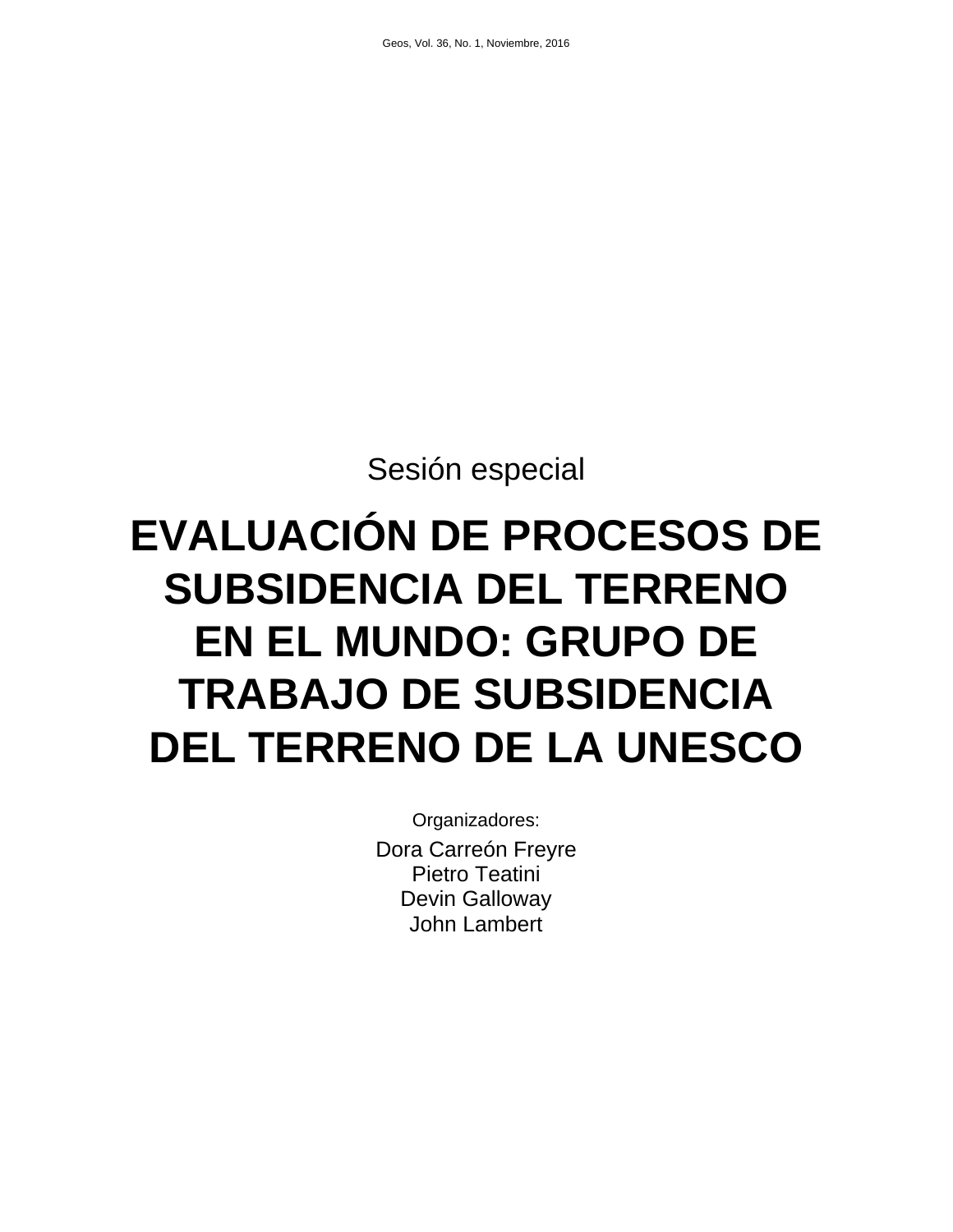#### SE07-1 PLÁTICA INVITADA

# **USING SURFACE DATA FOR SUBSURFACE CHARACTERIZATION**

Fokker Peter y Candela Thibault TNO

peter.fokker@tno.nl

Surface subsidence is the signature of natural or anthropogenic subsurface processes. In the case of deep processes as the depletion of gas reservoirs or the exploitation of geothermal resources, the signature at the surface extends over spatial dimensions of the order of the depth of the activities. The elastic response of the overburden rocks leads to a smooth and blurred signature of what is occurring locally at depth. This makes interpretation of surface movement in terms of a quantification of the subsurface processes and governing parameters difficult. This presentation will highlight the difficulties encountered during such inverse modeling efforts and demonstrate a way forward using a number of recent field applications. Measurements are typically leveling, GPS, and PS-InSAR; interpretation methods range from linear models with few parameters to non-linear models using large numerical dynamic subsurface models. The presentation will continue to describe possible applications for reservoir management, including situations where the driving forces for the decision-making are economical or environmental. A general workflow will be given for handling and constraining a case in which many uncertainties exist. Finally, the presentation will sketch a way forward integrating slow surface movement data with data from induced seismicity, which extends spatially and temporally the scale of the measurement window. Indeed, well data as logging and production provide measurements on a local scale; subsidence provides data on reservoir scale; and microseismicity focuses on the behavior of localized faults that may be bordering or compartmentalizing the reservoir.

#### SE07-2 PLÁTICA INVITADA

## **SUGGESTIONS TO CONSTRUCT A WORLD MAP ON LAND SUBSIDENCE**

John Lambert Deltares john.lambert@deltares.nl

Like of other topics, the amount of available information on land subsidence is enormous and quickly growing. Thanks to internet, the accessibility of literature and information is growing quickly, but – however this, land subsidence is still mainly recognized as a local or regional issue and not – like sea-level rise – as a worldwide challenge. Surfing the internet we will find world maps on a huge variety of topics but, a world map on land subsidence is still lacking. This paper describes three attempts to make a start with global subsidence mapping. A first attempt was done by Keith Prince (USGS), already in the 20th century. More recently, attempts were made by Kevin Hung from Taiwan and the author from the Netherlands. Trying to make such a land subsidence map, all encountered a similar problem: how to make such a map complete and reliable? The attempts and preliminary results will be showed and possible future developments and improvements will be discussed.

#### SE07-3

## **ANÁLISIS PRELIMINAR DE LAS GRIETAS DEL TERRENO APARECIDAS TRAS LA INUNDACIÓN DEL 28/09/2012, EN PUERTO LUMBRERAS (MURCIA, SE ESPAÑA)**

Mulas Joaquin<sup>1</sup>, Herrera Gerardo<sup>1</sup>, Tomás Roberto<sup>2</sup>, Fernández-Merodo Jose Antonio<sup>1</sup>, Bejar Marta<sup>1</sup>, Jorda Bordehore Luis<sup>1</sup>, García-López Davalillo Juan Carlos<sup>1</sup>, Aragón Rueda Ramón<sup>1</sup> y Mateos Ruiz Rosa María<sup>1</sup> <sup>1</sup>Instituto Geológico y Minero de España, IGME<br><sup>2</sup>Universidad de Alicante

j.mulas@igme.es

Tras la retirada de las aguas de inundación del 28 de septiembre de 2012, aparecen grietas de hasta 400 m, en una zona del municipio de Puerto Lumbreras, ubicado en la región de Murcia, en el sureste de España. El Instituto Geológico y Minero de España (IGME) realizó un informe para el Ayuntamiento de Puerto Lumbreras, para determinar las características geológicas y geotécnicas del terreno donde se produjeron las grietas. Además se plantearon una serie de actuaciones para profundizar en el conocimiento del fenómeno, sobre la seguridad de las personas y de la única vivienda en construcción en contacto con la grieta, así como unas recomendaciones para las futuras construcciones en la zona. El mecanismo de desarrollo de las grietas mostraba un fenómeno de piping por horadación diferencial en unos materiales que no son expansivos, con abundancia mayoritaria de finos, sobre todo limos, siempre más del 50% y arena fina de contenido muy variable que puede llegar al 40%. Se observa un desmoronamiento en masa de los materiales que tienen por encima los conductos subterráneos previos (piping) y de las paredes que quedan en las grietas. El acrecentamiento del hueco se ha debido producir hasta que el flujo de agua procedente de la inundación cesó. Se tomaron una serie de muestras, no de forma exhaustiva, para hacer ensayos geoquímicos (pH, SAR(Ratio de Absorción de Sodio), ESP(Porcentaje de Sodio intercambiable) y test de Crumb) y evaluar aproximadamente la susceptibilidad a la erosión interna de

estos terrenos. Los resultados de los mismos, parecen indicar, que hay variabilidad en la participación del factor dispersivo. El ensayo de Crumb ha dado que no son dispersivos. Sin embargo los valores de pH, SAR y ESP; parecen indicar que en algunos puntos su contribución puede ser importante. Solo en la parte sur de la grieta dio un grado apreciable de colapsabilidad. Dichos análisis se han completado con la utilización de datos INSAR, GPS, Georadar y de modelización de la subsidencia del terreno de la zona. Tratando de que sirvan de argumentos para poder discernir si en la naturaleza de la aparición de la grieta esta es de tipo neotectónico, sedimentarío, hidrodinámico, por subsidencia del terreno, antrópica (antiguas construcciones lineales enterradas, zanjas, acequias) o una conjunción de varios.

SE07-4

## **3D FACIES-BASED GEOMECHANICAL MODEL TO SIMULATE LAND SUBSIDENCE IN THE BEIJING PLAIN, CHINA**

Zhu Lin<sup>1</sup>, Gong Huili<sup>1</sup>, Dai Zhenxue<sup>2</sup>, Wang Rong<sup>3</sup>, Gambolati Giuseppe<sup>4</sup> y Teatini Pietro<sup>4</sup> <sup>1</sup>College of Resource Environment and Tourism, Capital Normal University, China<br><sup>2</sup>Earth and Environmental Sciences Division, Los Alamos National Laboratory, USA <sup>3</sup> Beijing Institute of Hydrogeology and Engineering Geology, China <sup>4</sup>Dept. of Civil, Environmental and Architectural Engineering, University of Padova, Italy hi-zhulin@163.com

The northern part of the Beijing Plain, where many wellbores were drilled since the 1960s to supply drinking water to the capital, is composed of a heterogeneous alluvial fan laid down over the Quaternary. Overexploitation of the groundwater resources has been responsible for a severe land subsidence, which amounted up to 80 cm between the mid-1950s to 2013 in this part of the plain. The heterogeneous architecture of the subsurface system has strongly affected land subsidence. With the aim of characterizing land subsidence in a statistical framework, we propose an integrated modelling approach, which couples three-dimensional (3D) stochastic simulated hydrofacies distributions with Monte Carlo finite-element (FE) groundwater flow and geomechanical simulations. A 3D FE mesh, which is composed of 598'661 nodes and 3'483'030 elements, has been developed and populated with the outcome of hydrofaices modelling. Four main facies, including sub-clay and clay, fine sand, medium-coarse sand, and gravel, each of them characterized by a proper hydraulic conductivity and compressibility, has been taken into account. A multi-zone transition probability approach has been used to build-up a number of 100 facies statistical realizations starting from almost 700 borehole stratigraphies. The undisturbed condition dated 1965 has been used as initial condition and the distribution of the pumping rates and piezometric records available from 1965 to 2012 were used to calibrate the regional groundwater flow model. Using an explicitly coupled approach, the geomechanical model has been sequentially applied to compute the horizontal and vertical movements of the land surface. The computed land subsidence has been compared with the available measurements derived from levelling and InSAR. The calibrated modelling approach will be applied to evaluate the expected land subsidence in the Beijing Plain over the next decade under different realistic scenarios of groundwater pumping.

#### SE07-5

## **EVOLUCIÓN ESPACIO-TEMPORAL DE LA DEFORMACIÓN ASÍSMICA DE LA SUPERFICIE TERRESTRE EN EL VALLE DE MEXICALI, EN EL PERIODO 1993 – 2014, REVELADA USANDO LA TÉCNICA DE INTERFEROMETRÍA SATELITAL**

Sarychikhina Olga y Glowacka Ewa Centro de Investigación Científica y de Educación Superior de Ensenada, CICESE osarytch@yahoo.com

Las deformaciones de la superficie del terreno en el Valle de Mexicali, Baja California, están causadas por los efectos combinados de la tectónica activa y la actividad humana, principalmente la explotación de yacimiento geotérmico en el campo geotérmico de Cerro Prieto. Esta deformación de la superficie ha afectado en forma gradual la estabilidad de la infraestructura local, causando daños a las vías del ferrocarril, carreteras, canales de riego, campos agrícolas y otras instalaciones. En el presente trabajo, realizamos la reconstrucción de la evaluación espacio-temporal de la deformación asísmica que ha afectado el Valle de Mexicali durante el periodo 1993 – 2014, usando un amplio conjunto de imágenes SAR satelitales de banda C (ERS – 1, ERS – 2, ENVISAT and RADARSAT – 2). Se aplicó la técnica de DInSAR convencional junto con el procedimiento de apilamiento de las interferogramas diferenciales. Los mapas de la velocidad promedio de desplazamiento en la línea de vista del radar (LOS) fueron generados para varios períodos: 1993-1997, 1998 - 2000, 2004, 2005, 2007, 2009 y 2012 a 2014. Los resultados revelaron que el área de estudio ha sido afectada por importante deformación del terreno, principalmente subsidencia, durante todo el periodo de análisis. Se ha detectado altas tasas de subsidencia de hasta 18 cm/año. Los principales cambios en la velocidad y el patrón espacial de la deformación ocurrieron entre 2000 y 2005 y entre 2009 y 2012. Estos cambios tienen una buena correlación en tiempo y espacio con cambios en la producción en el campo geotérmico de Cerro Prieto. Comparación de los mapas de la velocidad promedio de desplazamiento en LOS de diferentes geometrías de adquisición de las imágenes, y la descomposición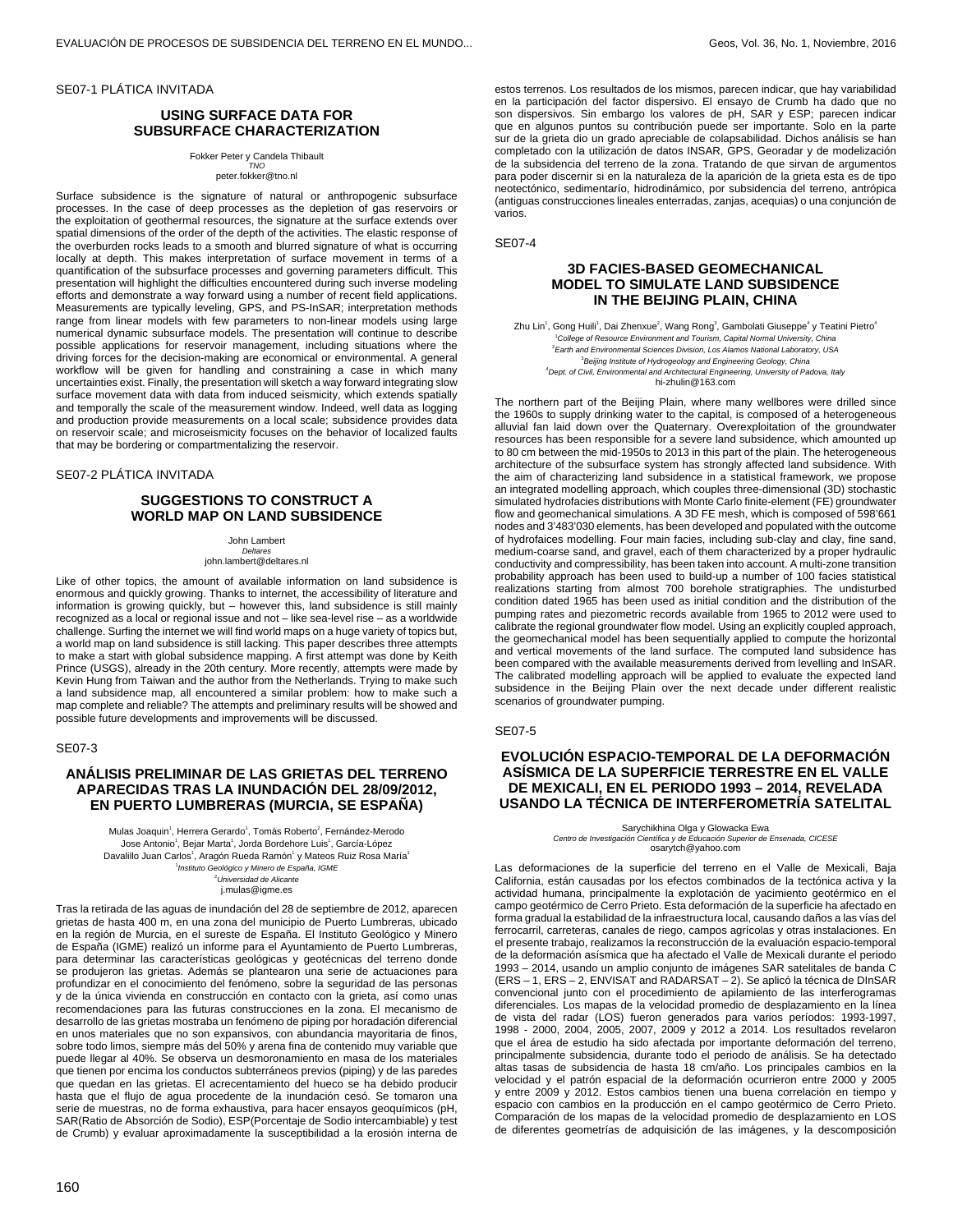del desplazamiento en LOS en las componentes vertical y horizontal (este-oeste), revelaron la presencia de desplazamiento horizontal importante que corresponde primordialmente al movimiento horizontal del terreno dentro y fuera de los márgenes de la zona de subsidencia hacia las zonas con mayor tasa de hundimiento, como se puede esperar para un fenómeno de subsidencia.

#### SE07-6

# **ESTUDIO SOBRE ALGUNOS ASPECTOS HIDROMECÁNICOS DE LA FALLA ORIENTE, UNA ESTRUCTURA POSIBLEMENTE REACTIVADA POR EL PROCESO DE SUBSIDENCIA EN EL VALLE DE AGUASCALIENTES**

Hernández Martin<sup>1</sup>, Pacheco-Martínez Jesús<sup>1</sup>, Campos-Moreno Guillermo E.<sup>1</sup>, De Lira-Gómez Pedro<sup>1</sup>, Carreón Freyre Dora<sup>2</sup> y Ochoa González Gil<sup>3</sup> <sup>1</sup>Universidad Autónoma de Aguascalientes, UAA <sup>2</sup>Centro de Geociencias, UNAM  $3$ ITESO mhernandez@correo.uaa.mx

La falla Oriente que limita al semi-graben de Aguascalientes con dirección preferencial N-S, es una estructura tectónica antigua y recientemente reactivada muy probablemente por la subsidencia que actualmente ocurre en el centro del graben. Se trata de una falla normal con desplazamiento diferencial superficial máximo del orden de los dos metros y una abertura por erosión de más de un metro. La actividad de la falla es evidente a través de los daños en edificaciones y sobre todo por la constante reparación de pavimentos en las calles y avenidas por la que ésta atraviesa. Esta falla podría estar jugando un papel importante no solo en el proceso del fracturamiento superficial ya que la gran mayoría de las fracturas y fallas que afectan al valle son casi paralelas a ella, sino porque podría constituir una forma de contacto hidráulico entre la superficie y los acuíferos locales. Como parte de una serie de investigaciones concentradas en esta falla, para este estudio se aplicaron una serie de experimentos para determinar su respuesta hidromecánica ante los esfuerzos hidráulicos y mecánicos impuestos, utilizando nivelación superficial y geofísica de resistividad. Derivados de estos experimentos, en un periodo de 6 meses de medición se registraron desplazamientos verticales del orden de 13 milímetros en el bloque caído, mientras que el bloque elevado presenta pequeños cambios de deformación superficial, aunque en algunos puntos se observan pequeñas elevaciones como respuesta a la dinámica del desplazamiento. En cambio, mediante la inclusión controlada de agua potable a la falla y la aplicación de perfiles de resistividad, antes, durante y después del vaciado de agua, se observa una compleja respuesta hidráulica ante el flujo subsuperficial que aún se analiza y discute.

#### SE07-7 PLÁTICA INVITADA

## **LAND SUBSIDENCE IN SEMARANG (INDONESIA): IMPACTS AND DISASTER RISK REDUCTION**

Abidin Hasanuddin Z.<sup>1</sup>, Andreas Hs<sup>1</sup>, Gumilar Is<sup>1</sup>, Yuwono BsDs<sup>2</sup> y Sidiq TsPs<sup>2</sup> <sup>1</sup> Faculty of Earth Science and Technology, Institute of Technology Bandung, Bandung, Indonesia  $^{2}$ Dep. of Geodetic Engineering, University of Diponegoro, Semarang, Indonesia hzabidin@gd.itb.ac.id

Semarang is the capital city of Central Java province, located in the northern coast of Java island, Indonesia. Semarang is the capital city of Central Java province, located in the northern coast of Java island, Indonesia. Topographically, Semarang consists of two major landscapes, namely lowlands and coastal areas in the north, and hilly regions in the south. Two rivers run through the city, one on the east side and another on the west which essentially dividing the city into three parts. It has been reported for many years that several places in Semarang are subsiding at different rates. The results obtained from Leveling surveys, GPS surveys, InSAR and Microgravity technique over the period between 1999 and 2016 show that land subsidence in Semarang has spatial and temporal variations with typical rates of about 3 to 10 cm/year. The northern region of Semarang along the coast exhibits higher rates of subsidence compare to its southern region, and this subsidence is believed to be caused by the combination of natural consolidation of young alluvium soil, groundwater extraction, load of buildings and constructions, and perhaps also tectonic activities. The impacts of subsidence in Semarang can be seen in the field in various forms such as wider expansion of coastal and/or inland flooding areas, cracking of permanent constructions and roads, tilting of houses and buildings, 'sinking' of houses and buildings, changes in river canal and drain flow systems, and increased inland sea water intrusion. These impacts can be categorized into infrastructure, environmental, economic, and social impacts; and their related potential losses are actually quite significant. The collateral impact of coastal subsidence in Semarang, in the form of coastal flooding during high tides is also quite damaging. This repeated coastal flooding in several areas along the coast will deteriorate the structure and function of building and infrastructures, badly influences the quality of the living environment and life, and also disrupts economic and social activities in the affected areas. Rapid urban development, relatively young alluvium soil, and relatively weak mitigation and adaptation initiatives, are risk increasing factors of land subsidence in Semarang. Therefore a disaster risk reduction system of land subsidence in Semarang is urgently required. This

paper discusses and analyses the characteristics of observed land subsidence in Semarang; and its possible disaster risk reduction system, especially related to the aspects of risk assessment, prevention, mitigation, adaptation and preparedness, and disaster risk governance.

SE07-8

# **INVESTIGACIÓN, PRÁCTICA PROFESIONAL Y LEGISLACIÓN EN LA EVALUACIÓN DEL RIESGO POR SUBSIDENCIA EN AGUASCALIENTES, MÉXICO**

Pacheco-Martínez Jesús<sup>1</sup>, Cabral Cano Enrique<sup>2</sup>, Wdowinski Shimon<sup>3</sup>, Hernández-Marín Martín<sup>4</sup>, Ortiz-Lozano José Ángel<sup>1</sup> y Zermeño De León Mario Eduardo<sup>1</sup> <sup>1</sup>Departamento de Construcción y Estructuras, CCDC de la Universidad Autónoma de Aguascalientes <sup>2</sup>Departamento de Geomagnetismo y Exploración, Instituto de Geofísica, UNAM <sup>3</sup>Rosenstiel School of Marine and Atmospheric Science, University of Miami <sup>4</sup>Departamento de Geotecnia e Hidráulica, CCDC de la Universidad Autónoma de Aguascalientes jesus.pacheco@edu.uaa.mx

El fracturamiento de terreno debido a subsidencia por extracción de agua conocido en Aguascalientes desde finales de la década de 1970. Los primeros reportes en la década de 1980 hacen referencia únicamente a las afectaciones causadas por las fallas y fracturas del terreno sobre las construcciones e infraestructura urbana, sin mencionar zonas de hundimiento o la magnitud de los mismos. Fue hasta la década del 2000 cuando su tuvieron registros de una estación GPS, información de la variación del nivel del agua subterránea, y datos de varias renivelaciones de bancos de nivel distribuidos en la ciudad de Aguascalientes, que se pudo probar que la esta se estaba hundiendo y que los mayores hundimientos tenían lugar en las zonas donde le abatimiento del nivel de agua subterránea era mayor. Por otra parte, la similitud morfológica de las fallas causadas por subsidencia diferencial con las fallas que se generan como resultado de un evento sísmico, causó que los profesionistas de la práctica en Aguascalientes, les atribuyera a las fallas asociadas a subsidencia un comportamiento sísmico. Esta confusión trascendió hasta ser incluida en la normativa de construcción local, en la cual se incluyó una zonificación del riesgo sísmico basado en la cercanía con las fallas y fracturamientos asociadas a subsidencia. En el mismo orden de ideas, actualmente el código urbano estatal y el municipal requieren para la liberación de licencias de construcción la realización de un estudio geológico y geofísico para la detección de posibles discontinuidades geológicas activas o potencialmente activas. El estudio es requerido para cierta tipología de construcciones sin considerar si el proyecto a desarrollar se encuentra realmente en una zona sujeta a subsidencia. Lo anterior implica que se ha estado requiriendo estudios geológicos y geofísicos en zonas donde no son necesarios, o al menos no con los alcances que dictan los códigos. En este trabajo se presenta los avances en el estudio de la determinación del peligro, la vulnerabilidad y la evaluación del riesgo asociado a subsidencia para la ciudad de Aguascalientes. Se presenta un mapa de zonificación del peligro por subsidencia de la ciudad de Aguascalientes. La metodología para generar esta zonificación incluyó el uso de tecnologías de Percepción Remota (análisis y procesamiento de imágenes de Radar Satelitales) y Métodos Geofísicos potenciales. El mapa de zonificación resultante incluye recomendaciones específicas del tipo de estudio geotécnico que se debe realizar de acuerdo con el nivel de peligro de cada zona.

#### SE07-9

# **EVALUACIÓN DE LOS HUNDIMIENTOS Y FRACTURAMIENTO ASOCIADOS CON UN DESLIZAMIENTO DE LADERA A PARTIR DE UN ANÁLISIS GEOMORFOLÓGICO Y DE GEORADAR, CASO DE ESTUDIO CRESTÓN CHINO, ZACATECAS**

Escalona-Alcázar Felipe de Jesús, Bluhm-Gutiérrez Jorge, Pineda-Martínez Luis Felipe, Valle-Rodríguez Santiago, Huerta-García Josefina, Rodríguez-González Baudelio y Lugo-Zazueta Raúl Ernesto Universidad Autónoma de Zacatecas, UAZ fescalona@hotmail.com

En este trabajo se presentan los efectos, las características y el análisis de un deslizamiento de ladera ubicado en la parte sur del Crestón Chino, en la ciudad de Zacatecas. El deslizamiento de ladera está en su mayor parte urbanizado por lo que los afloramientos son escasos, hay dos colonias y dos vialidades con moderado tránsito vehicular; en tanto que el espacio no urbanizado está cubierto por pastizal. El área de estudio es la ladera de un cerro que tiene una pequeña meseta; las pendientes varían de unos pocos grados a más de 15° y está limitada por dos arroyos con bordes escarpados. En la ladera sur del Crestón Chino se han identificado al menos tres deslizamientos de ladera que se depositaron a lo largo de paleocauces, de los que, solo uno de ellos está urbanizado. A lo largo del deslizamiento urbanizado es común la remoción de los sedimentos poco consolidados que lo forman que, aunado a la pendiente, causan hundimientos, fracturamiento y pequeños colapsos. El impacto que tienen en la infraestructura ocurre de forma muy lenta; no obstante, durante la temporada de lluvias los efectos son más evidentes en algunos sitios. El más notorio es una vialidad, actualmente cerrada a la circulación vehicular, en donde han ocurrido al menos tres hundimientos y colapsos. La parte más afectada es la vialidad, sin embargo, en las casas cada vez es más notorio el fracturamiento y pequeños hundimientos. Aunque se han hecho reparaciones, el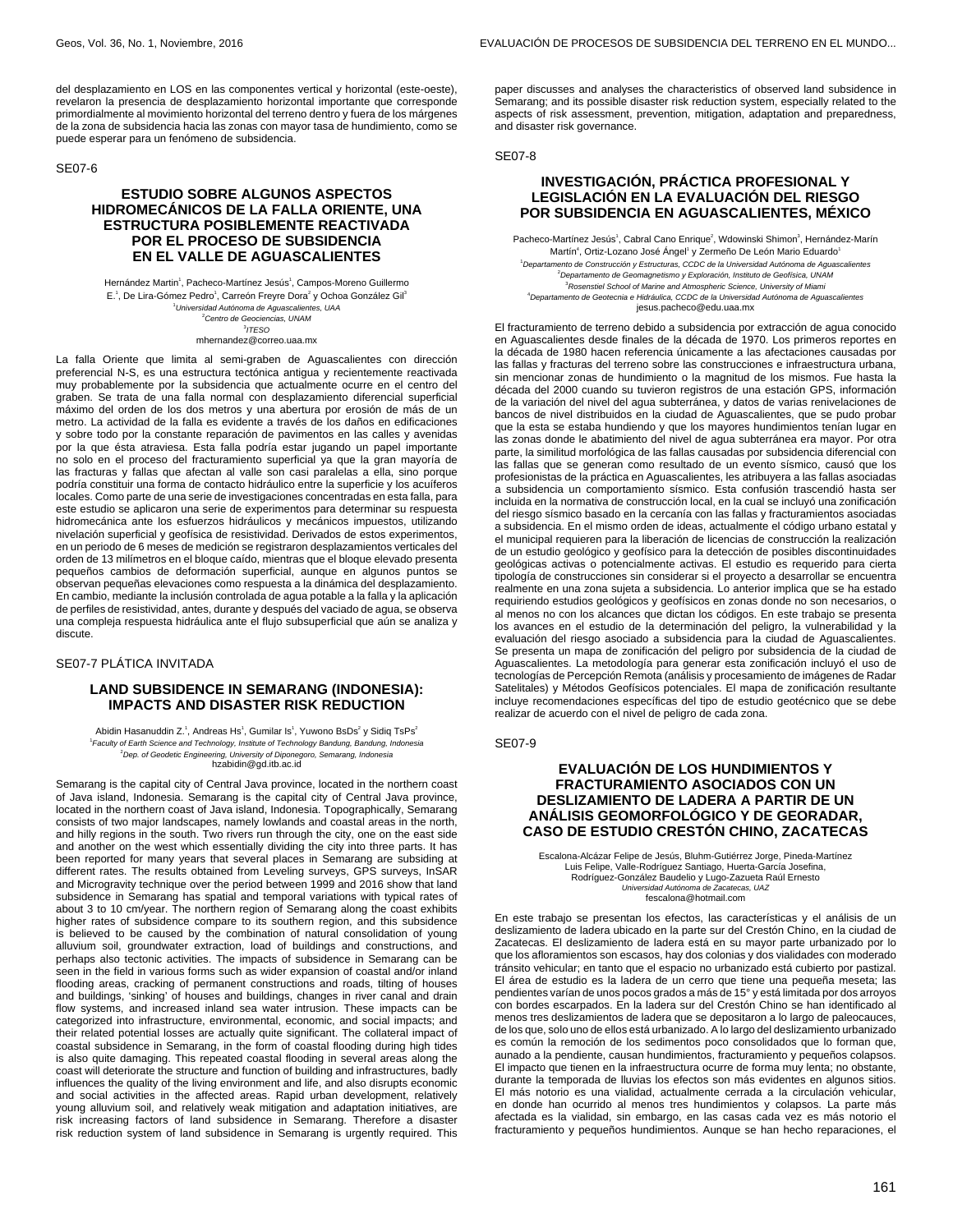frente de erosión continúa avanzando a lo largo del deslizamiento. El deslizamiento está formado por al menos tres eventos de depósito. El inferior tiene un espesor visible de 8 m, está formado por clastos de riolita con diferentes texturas cuyo tamaño promedio es de 40 cm de diámetro, aunque puede haber hasta de 80 cm; la matriz es de arena gruesa y está oxidada. Los estratos de conglomerado están interestratificados con arenisca conglomerática oxidada. Los sedimentos de esta etapa están moderadamente consolidados. El espesor del depósito del evento intermedio es de 5 m. Los sedimentos de este evento también son de riolita cuyo tamaño varía de 2 cm a 30 cm está soportado por clastos, no está oxidado y está bien consolidado. El evento superior tiene un espesor mínimo de 3 m y muestra una distribución heterogénea de los clastos cuyo tamaño varía de la arena gruesa hasta 80 cm de diámetro. Este evento está poco consolidado. A fin de conocer la distribución del deslizamiento se realizaron tres perfiles con un georadar, antena de 100 Mhz. En los radargramas se pudieron identificar los tres eventos de depósito, aunque su distribución lateral hacia el oeste no fue posible definirla. El análisis de este deslizamiento permitirá definir sus características internas y su formación, así como los factores morfológicos que controlan su distribución y sus efectos en las obras de infraestructura. De esta forma las autoridades encargadas de la planeación del desarrollo urbano tendrán una herramienta de prevención en sitios con características similares.

SE07-10

## **DESARROLLO DE UN MAPA INTERACTIVO DE RIESGO FOR FALLAMIENTO ASOCIADO A SUBSIDENCIA DEL TERRENO EN LA CIUDAD DE CELAYA, MÉXICO**

Nila Fonseca Ana Laura<sup>1</sup>, González-Domínguez Fabiola<sup>1</sup>, Alloy Adam<sup>2</sup>, Ruangsirikulchai Arisa<sup>2</sup>, Cabral Cano Enrique<sup>3</sup>, Pierce Suzanne<sup>4</sup> y Gentle John<sup>4</sup> 1 Facultad de Ingeniería, UNAM  $^{2}$ Jackson School of Geosciences, University of Texas at Austin 3 Instituto de Geofísica, UNAM 4 Texas Advanced Computing Center, University of Texas at Austin ananila@hotmail.es

El proceso de subsidencia en la zona del Bajío ha sido reconocido desde los años 80 y su efecto ha tenido gran impacto en la infraestructura urbana. Celaya es una de las ciudades que presenta mayor afectación como resultado de la extracción excesiva de agua en la región y su contrastante estratigrafía superficial. Una de las consecuencias es que la ciudad ha desarrollado un sistema activo de fallas normales que representan un riesgo para la infraestructura urbana. Al ser un proceso de evolución gradual su impacto es ignorado hasta que requiere atención inmediata. Es primordial entonces el análisis de estas zonas de riesgo, así como el desarrollo de herramientas que permitan al público en general, así como profesionales de la construcción tomar decisiones basadas en información geológica. Con este objetivo se desarrolló un mapa en línea que permite a los usuarios, obtener información asociada con el riesgo de subsidencia por áreas en Celaya y que posibilita mejorar la interacción entre disciplinas geocientíficas y socioeconómicas. El mapa de riesgo por fallas asociadas a subsidencia fue elaborado usando un mapa de velocidad de subsidencia derivado de la técnica InSAR, así como datos de población obtenidos de INEGI; los cuales permiten identificar zonas de riesgo al utilizar un análisis espacial de gradiente de subsidencia donde el nivel de riesgo es determinado mediante una matriz de riesgo de gradiente de subsidencia y población. Es decir los altos gradientes de subsidencia en conjunto con las altas densidades de población, delimitan las zonas de riesgo de este proyecto. La construcción de este mapa se hizo mediante el uso de herramientas de SIG, en las que se manipularon archivos de tipo Shape, así como Ráster, lo que permitió el uso de álgebra de mapas. Cuyo resultado fue publicado para ser accesible en línea. El mapa interactivo permite tener una visión asequible de zonas en la ciudad de Celaya dependiendo de su vulnerabilidad. Este proyecto es producto del programa Intelligent Systems in Geosciences (IS-GEO 2016) desarrollado entre la UNAM y Jackson School of Geosciences de la Universidad de Texas en Austin.

SE07-11

# **DEFORMACIÓN Y FRACTURAMIENTO ASOCIADOS A LA SUBSIDENCIA DEL TERRENO EN LA DELEGACIÓN IZTAPALAPA DE LA CIUDAD DE MÉXICO**

Carreón Freyre Dora<sup>1</sup>, González Hernández Marcos<sup>2</sup>, Gutiérrez Calderón Raúl<sup>3</sup>, Cerca Martínez Mariano<sup>1</sup>, Alcántara Durán Carlos Felipe<sup>3</sup>, Centeno Salas Félix<sup>4</sup> y Jiménez Sánchez Alejandra<sup>3</sup> <sup>1</sup>Centro de Geociencias, UNAM <sup>2</sup>Instituto Politécnico Nacional, IPN <sup>3</sup>Centro de Evaluación de Riesgo Geológico, CERG, Delegación Iztapalapa 4 Posgrado en Ciencias de la Tierra, UNAM

freyre@geociencias.unam.mx

La morfología de la Ciudad de México (CM) se debe a la interacción de procesos volcánicos y sedimentarios penecontemporáneos. En la zona oriente de ésta ciudad se tiene la más alta densidad poblacional y los mayores registros de afectación por fenómenos de fracturamiento y subsidencia del terreno de todo el país. En este trabajo se presenta un análisis comparativo de las propiedades físicas de secuencias lacustres y materiales volcánicos depositados en tres sitios de estudio dentro de la Delegación Iztapalapa (DI), que se ubican sobre sobre una franja de transición entre la planicie lacustre y el piedemonte conformado por secuencias de depósitos

volcánicos emitidos por los aparatos volcánicos cercanos. La caracterización física y de las secuencias estudiadas permite identificar la variabilidad en su comportamiento mecánico y explica la deformación diferencial de estos materiales, lo que da origen a distintos mecanismos de fracturamiento. El análisis de las secuencias estudiadas se complementó con cartografía, levantamiento topográfico, percepción remota y prospección con Radar de Penetración Terrestre (RPT), para determinar las condiciones de deformación del terreno para cada sitio de estudio.

SE07-12 CARTEL

## **PRUEBAS DE EVALUACIÓN CUANTITATIVA DE CAUSAS DE SUBSIDENCIA EN EL VALLE DE MEXICALI, BAJA CALIFORNIA**

Glowacka Ewa y Sarychikhina Olga Centro de Investigación Científica y de Educación Superior de Ensenada, CICESE glowacka@cicese.mx

La subsidencia del terreno puede ser causada por numerosos procesos naturales y antropogénicos. Las causas naturales pueden ser, entre otras, la actividad tectónica (sísmica y asísmica), la compactación de los sedimentos que constituyen el terreno, el proceso de isostasia, el enfriamiento de cámaras volcánicas, la disolución de materiales profundos, mientras que las causas antropogénicas son principalmente relacionadas con el aprovechamiento de los recursos naturales: la minería y la extracción del subsuelo de importantes volúmenes de petróleo, gas, agua y fluidos geotérmicos. La subsidencia del terreno causa daños a infraestructuras civiles: casas, tuberías, caminos y canales, etc, ocasionando importantes pérdidas económicas. Para poder controlar y/o mitigar los impactos (o efectos) de la subsidencia es necesario entender sus causas y mecanismos. Sin embargo la evaluación de causa y mecanismo de la subsidencia se vuelve una tarea complicada cuando esta ocurre en sitios con una tectónica activa, alto nivel de sismicidad e importante actividad humana. En el presente trabajo los autores hacen recopilación de los cálculos hechos por ellos mismos y otros autores en la zona de subsidencia alrededor del campo geotérmico Cerro Prieto, Valle de Mexicali, sitio con alta sismicidad natural, ubicado en la frontera entre placa tectónica de Pacífico y de América Norte. Para poder distinguir entre la subsidencia tectónica: cosísmica e intersísmica, y antropogénica debido a la extracción de fluidos geotérmicos, se usaron los datos de nivelación, DInSAR con imágenes de diferentes satélites y temporadas, observaciones con instrumentos geotécnicos y modelación. Finalmente se puede concluir que independiente de método aplicado y periodo analizado la subsidencia antropogénica en la zona de estudio es responsable por al menos 70% de la subsidencia observada.

SE07-13 CARTEL

# **VALIDACIÓN DE LOS RESULTADOS DE LA APLICACIÓN DE LA TÉCNICA DE DINSAR PARA LOS ESTUDIOS DE LAS DEFORMACIONES DEL TERRENO EN EL VALLE DE MEXICALI USANDO LOS DATOS DE NIVELACIÓN**

Sarychikhina Olga<sup>1</sup>, Glowacka Ewa<sup>1</sup> y Robles Braulio<sup>2</sup> <sup>1</sup>Centro de Investigación Científica y de Educación Superior de Ensenada, CICESE 2 Instituto Mexicano de Tecnología del Agua, IMTA osarytch@yahoo.com

La subsidencia es un problema que afecta varios campos geotérmicos del mundo (e.g. Wairakei y Ohaaki en Nueva Zelanda, Geysers y Coso en EUA). En el Valle de Mexicali, Baja California, la extracción de fluidos geotérmicos en el Campo Geotérmico Cerro Prieto produce deformaciones de gran magnitud (Glowacka et al., 1996, 1999; Carnec y Fabriol, 1999), causando considerables daños a la infraestructura local como carreteras, vías férreas, canales de riego y campos agrícolas. Dichas deformaciones han sido estudiadas mediante la técnica de Interferometría Diferencial del Radar de Apertura Sintética (DInSAR) que es una potente herramienta para la identificación y cuantificación de deformaciones de la superficie terrestre. Aplicando el procedimiento de apilamiento de interferogramas diferenciales fueron generados mapas de tasa promedio de desplazamiento en la línea de vista del radar (LOS) para diferentes períodos. En este trabajo se presenta la validación de los resultados obtenidos usando la técnica de DInSAR. La validación se realizó mediante la comparación de las tasas de desplazamiento vertical derivadas de DInSAR y de los datos de nivelación de precisión. La comparación se realizó para dos periodos: 1993 – 1997 y 2012 – 2014. Para la comparación los desplazamientos en LOS de DInSAR han sido convertidos a desplazamiento vertical. La comparación entre los datos de las dos técnicas independientes reveló que a pesar de algunas discrepancias, con diferencias promedio de ~1cm/año, la técnica de DInSAR proporciona mediciones confiables de las deformaciones de la superficie terrestre en el área de estudio.